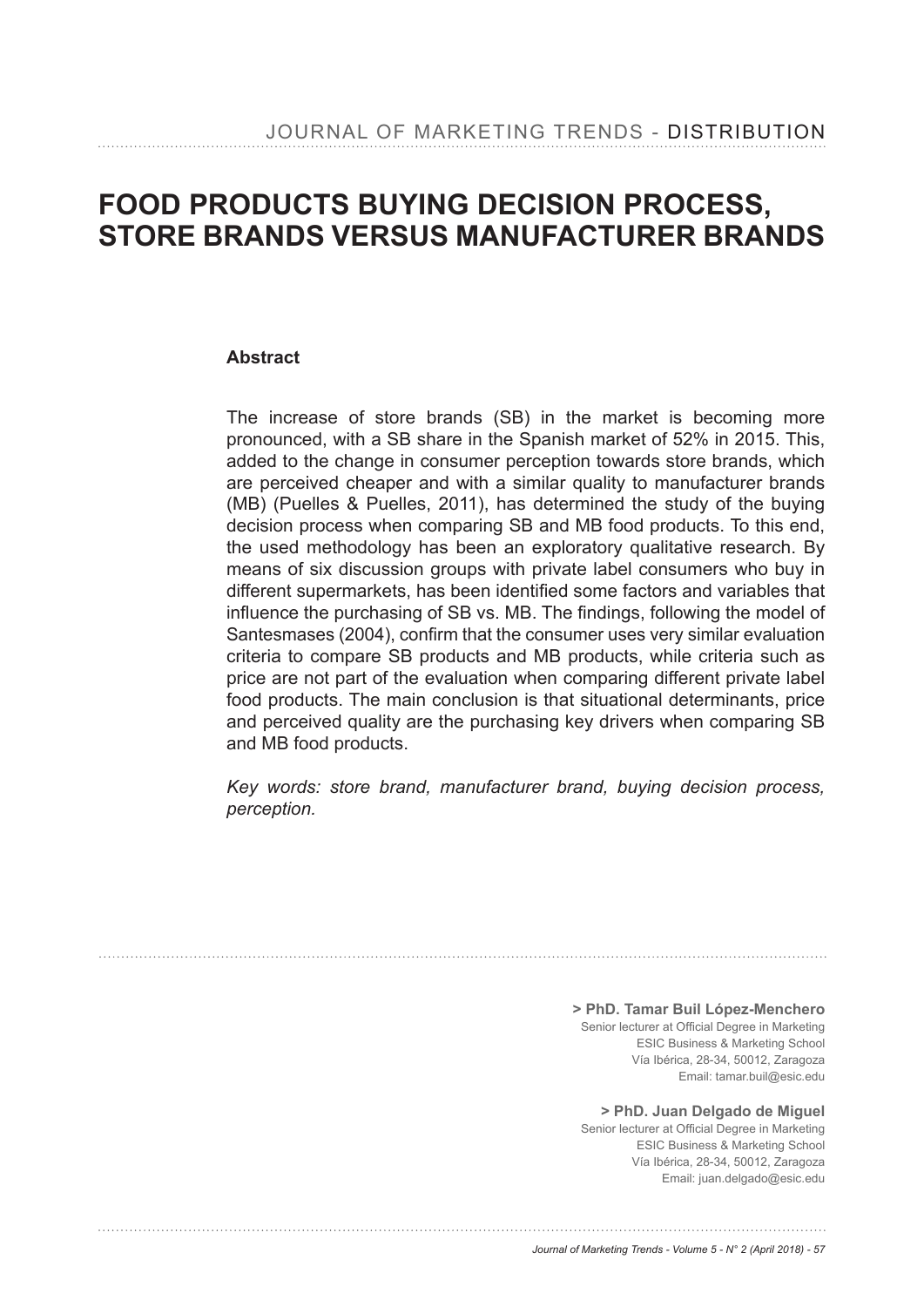#### 1. INTRODUCTION AND CONCEPTUAL FRAMEWORK

Store brands food products, from now on SB, disposed for sale in the distribution channel, are becoming more and more numerous and their consumption is gradually growing.

This growth has been continuous in Spain, rising from 39% SB volume share in 2009 to  $52\%$  in 2015, holding second place in the European ranking, according to data collected by Nielsen for PLMA (Private Label Manufacturer Association).

In the food sector, SB market share in Spain, excluding beverages, reached 40.1%, with a 1.3 points growth compared with the previous year (Nielsen Annuals, 2010 y 2011).

For its part, according to "Competitive Assessment of the Spanish Food Supply Chain" study by Battle Group, purchase frequency in large supermarkets has increased and we can observe a greater SB' participation in this kind of commercial format, reaching rates of  $50.3\%$  in 2010, compared with  $24.2\%$  and  $35.8\%$ participation in hypermarkets and small supermarkets respectively. According to data published by Kantar Worldpanel, in 2012, LIDL and Dia reached 80% and 55% SB participation respectively, which confirms store brands proliferation depending on commercial format, being their increase in sales connected with the growth of household shopping in discount stores.

Some authors expressed interest in the space dedicated to SB in sales establishments' shelves, arguing that sales increase of these brands might be due to the grater space they occupy in shelves compared with the space manufacturer brands occupy (Agustín e Iniesta, 2001). This is confirmed by Gómez and Rozano (2009), when they compare shelf space reserved to different categories of SB food products in many supermarkets and state that Mercadona's private labels (Hacendado and Bosque Verde) occupy a far greater space than manufacturer brands.

As has been observed, the increase of store brands in the food sector in Spain is remarkable. This is what Puelles and Puelles (2011) argue and defend when they state that in the last few years, with a recession economic situation, SB market share has increased and can be observed a change in consumer's behaviour, who perceives that SB have a better price and the same quality as manufacturer brands, from now on MB.

Therefore, we have considered interesting to analyse, from a qualitative perspective, consumer's buying decision process for food products, specifically in reference to brand, i.e., if these products are store brand products or manufacturer products. Thus, the main objective of this analysis was to identify the drivers the consumer considers when he has to select between a SB food product and a MB food product.

#### 2. LITERATURE REVIEW

Loudon and Della Bitta (1979) define the consumer's behaviour as "the decisionmaking and individual physical activities process where acquisition, assessment and economic use of goods and services are involved".

In this sense, the buying decision-making process is based on the appearance of a necessity; followed by an information search, to, after that, proceed with the assessment of the different buying alternatives. After this phase, the choice will take place, as well as post-purchase feelings.

From this simple model, focussed on the appearance of a necessity, various authors such as Howard and Sheth (1968), Engel, Kollat and Blackwell (1968), Bettman (1979). and Assael (1982) included consumer's internal and external variables, and even marketing variables (Santesmases, 1991), to try to explain consumer´s behaviour.

External variables that affect purchasing

*<sup>58 -</sup> ISSN 1961-7798 - © 2009, International Marketing Trends Conference*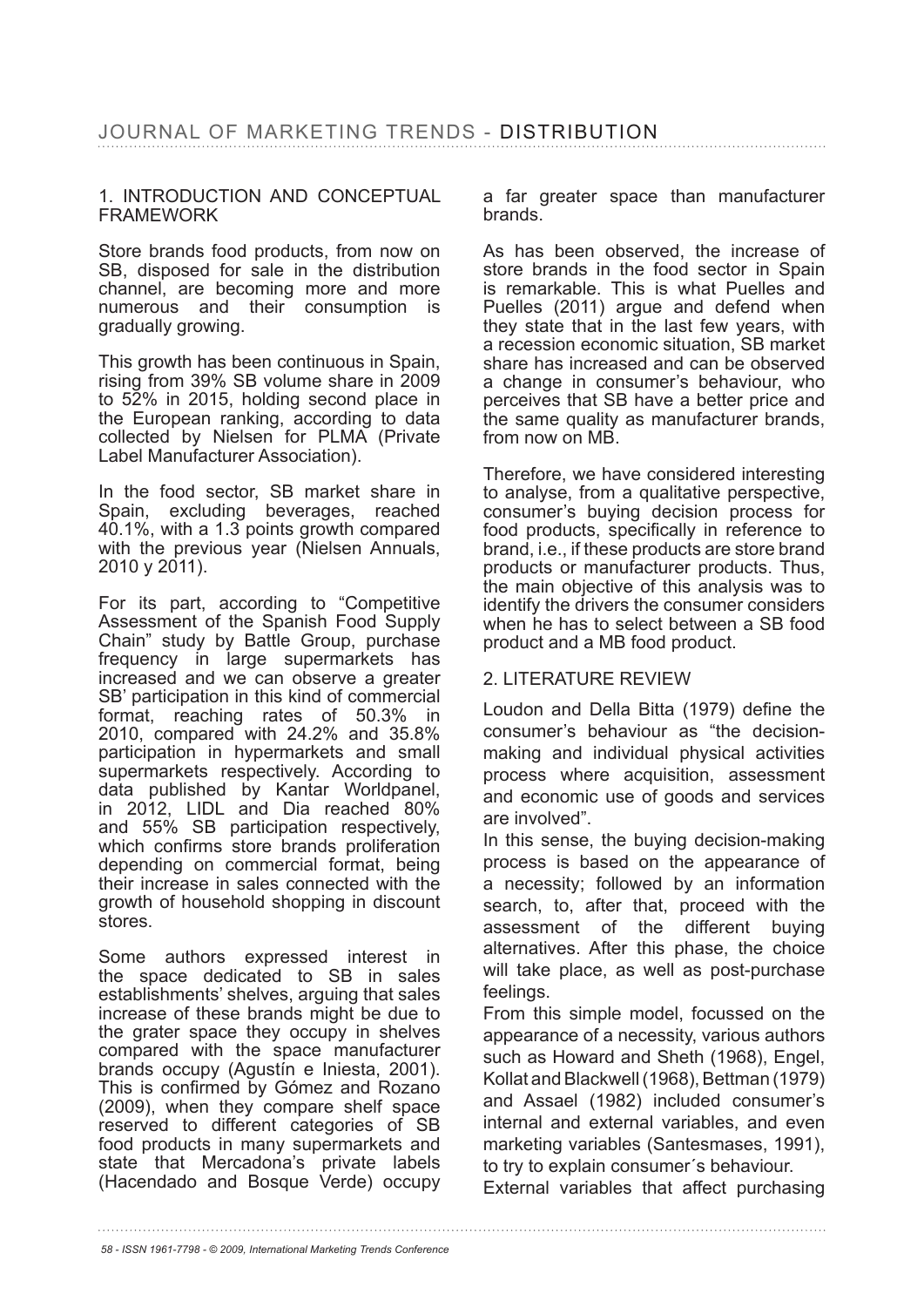behaviour are determining factors that surround the individual and, therefore, have some effect on his conduct. Some of these variables, according to Santesmases (2004), belong to the macro-environment – economy, environment, technology and culture and can affect both the market and the consumers.

### *2.1. Variables that affect the decision to buy store brands food.*

Following the model of Santesmases (2004), the economic environment is an external factor that affects the buying decision and is one of the factors which most seems to have influence on the decision to buy SB products. Historically, difficult economic conditions proved to be a determining factor for the growth in the consumption of such brands (Herstein, 2007; Pandey, 2010; Alarcon del Amo et al. 2013).

For their part, other external variables such as reference groups, family or friends, affect beliefs and attitudes, regulating individual's behaviour (Assael, 1998), who is different depending on his susceptibility to the influence of the group. In this sense, Ailawaldi (2001) postulates that individual's compliance towards SB purchasing depends on the importance the subject gives to social influences in the SB purchasing process. Likewise, Tran et al. (2014) recently demonstrated the existence of social groups' influences over the consumer's purchase intent when he compares MB and SB.

On the other hand, the literature review, despite the lack of unanimity, allows us to conclude that personal characteristics (Baltas, 2003; Martinez and Montaner, 2008; Martos and Benito, 2009; Manzur et al., 2009), perception, experience and attitude (Richardson et al., 1994; Baltas, 1997; Sethuraman and Cole, 1999; Garretson et al., 2002; Gonzalez et al., 2006; Glynn and

Chen, 2009; Manzur et al., 2009; Beristain 2010) are the internal variables that affect SB products consumer's behaviour.

In relation to personal characteristics, there aren't significant differences in the SB purchase depending on consumers' age (Baltas, 2003; Martinez and Montaner, 2008), as the generic products' consumer is placed in a wide range of ages – from 26 to 55 years old – according to Herstein  $(2007)$ .

In the late 1970s and early 1980s, the most common opinion, endorsed by various authors such as Zbytniewski and Heller  $(1979)$ , Granzin  $(1981)$  and Wilkes and Valencia (1985), was that households with more family members were the most interested in generic products, as their acquisition allowed them to save in food expenditure. Nevertheless, household income happened to be an interesting variable, since, contrary to what was expected, middle-income households revealed they were prone to buy store brands (Zbytniewski and Heller, 1979; Sethuraman and Cole, 1999). This concept seemed to contradict the stereotype of the private label products consumer characterised by a low income (Prendergast and Marr. 1997).

Likewise, other studies demonstrated that middle and middle-high incomes consumers have a higher propensity to SB (Baltas and Argouslidis, 2007; Herstein, 2007), as well as higher social classes (Baltas, 2003; Baltas and Argouslidis, 2007; Martos and Benito, 2009), unlike what might be expected, thus breaking the old stereotype of the generic products consumer.

With regard to education, most recent studies carried out in Europe identify a greater propensity to buy SB products in consumers with a higher education level (Herstein, 2007; Baltas and Argouslidis, 2007; Martinez and Montaner, 2008).

Neither in the investigation undertaken by Abril et al. (2009) where SB regular users'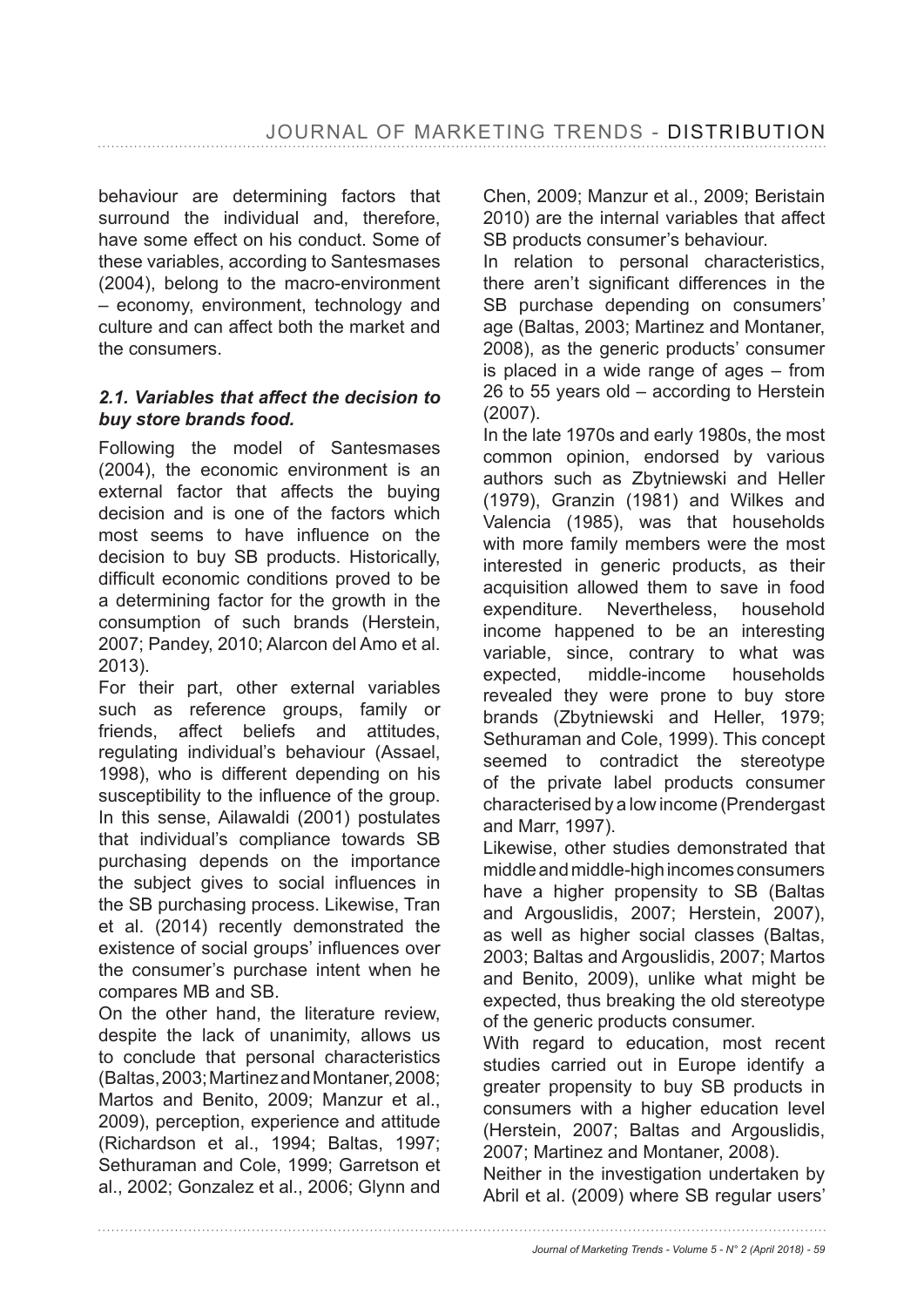profiles are analysed and classified in three classes depending on their SB' perception, significant differences among the three groups can be found according to sociodemographic variables.

In conclusion, it seems that any consumer is likely to buy SB products if we consider age, social class, education or income. For this reason, this investigation does not analyse consumers' purchasing process depending on their socio-demographic differences, but on the contrary, it focuses on identifying the variables that affect this process and the decision to buy a SB food product or a MB product depending on the various features that define the product.

# 3. METHODOLOGY

Qualitative research can be defined as "the set of all the things done to track markets and detect the features which characterise people and things – products, goods, services, activity sectors – , their properties and attributes, whether natural or acquired" (Baéz and Peréz de Tudela, 2007).

On his part, Llopis (2004) based qualitative method on the fact that "the social world is made of meanings and symbols", which determines procedures to use for its decoding and understanding. Thus, qualitative methodology allow us to understand buying experiences and phenomena connected to marketing, which contributes to a better understanding of consumer's behaviour from an interpretative perspective (Shankar and Goulding, 2001). In this sense, the aim of qualitative research in this investigation tries to deeply understand food products' buying decision process. For that purpose, we considered using discussion group qualitative technique, or focus group, since it is the technique that studies individual's manifestations as social discourse reflections and not as individual opinions (Baéz and Pérez de Tudela, 2007), while its goal is to get to know situations, problems or phenomena deeply (Grande Esteban and Abascal Fernández, 2007).

With this aim, qualitative research focus group – was conducted following Santesmases' (2004) buying decision process phases.

In this way, analysing consumers' stories and speeches when being asked about their reality when buying either SB or MB food products, we could identify the factors that influence the choice to buy the former or the latter.

# **3.1. PARTICIPANTS**

We use a 48 informers sample divided into three discussion groups, being each group constituted by 8 participants.

The number of participants for each group was chosen according to scientific literature (Fern, 1982, Merton et al. 1990, Báez and Pérez de Tudela (2007), which considers 6 to 10 participants the optimal group size for moderator management to be effective (Llopis, 2004). Participants were consumers living in Zaragoza city, with a B (high) and C (medium and medium-high) Esomar1 socio-economic status, aged between 29 and 65, all SB food products regular buyers.

Similar age ranges groups were performance to avoid lack of dialogue due to generational gap (Baéz and Peréz de Tudela, 2007). Thus, three consumers discussion groups aged between 29 and 45 – youth group – and three groups aged between 46 and 65 – elderly group – were created.

Informant selection was made through a non-randomised sampling for convenience or type, participants being selected for their accessibility or for fulfilling specific 1 ESOMAR Socio Economic Status (SES), determined by the socio-economic classification matrix, obtained from these variables: main householder's education level and occupational category.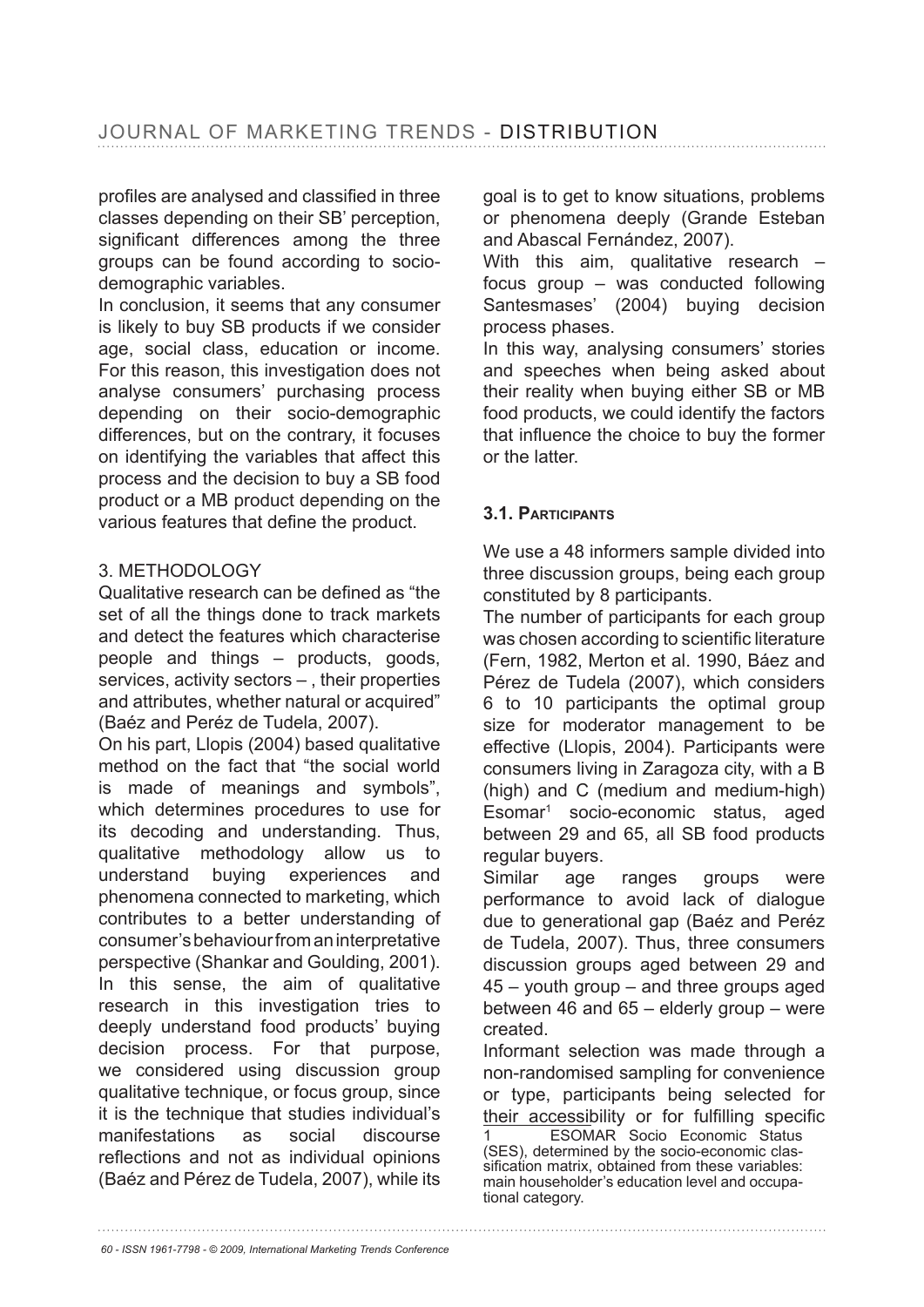conditions for the study (Quintana A., 2006; García Ferrer G., 2002; Morales and López, 2008).

#### **3.2. DISCUSSION GUIDE AND MEETING REGISTER**

To carry out the group session and for subsequent analysis, necessary tools such as the session guide and the recording equipment (Morales and López, 2008) were taken into account.

In this sense, a discussion guide with open questions sufficiently specific to achieve investigation's objectives was developed (Greenbaum, 1998) with the aim that informants can talk freely and say whatever they feel. Firstly, the group talked about food buying reasons, kinds of food products bought depending on buying circumstances and places, in particular with regard to store brands such as Hacendado, Alcampo, Carrefour and Día. Subsequently, the researchers asked about the kind of search for information made when buying food products, for then investigate the valued factors in the assessment of different store brands in food product buying. Lastly, open questions connected to the final buying decision and post-buying feelings that go with store brands food product's consumption were added.

Meetings were carried out in a conditioned room with an ambient microphone and a video camera, which allowed audiovisual record in AVI format.

# **3.3. DATA ANALYSIS**

Considering that qualitative research pays attention to verbal data, narrations and stories, its analysis focuses on discourse, whether on what it is said – content and locutive aspects – and on the way it is said – tones used and illocutive aspects and the way it is expressed or perlocutive aspects –.

In this sense, data analysis employed inducement to describe general behaviours from individual discourses (Baéz and Peréz de Tudela, 2007), produced in the same context and on the same subject (Morales and Peréz, 2008).

In this way, each general interpretation obtained from the informants' replies was categorised depending on the buying decision process phases – the backbone of the qualitative guide –, and was illustrated with the incorporation of the literal transcriptions of participants' interventions – *verbatims* –.

# 4. RESULTS

In the buying decision process of any product, consumer sequentially moves through a series of phases, with more or less intensity depending on the type of the purchase in question. In this sense, qualitative analysis was developed following the buying decision process phases established by Santesmases (2004) and considering that, the difficult in the buying decision of food products is low, since they are frequent and repeated purchases with a low consumer's engagement.

# 4.1. Appearance of the necessity

The appearance of the necessity originates the buying decision process based on individual's motivation. Since this is what impulse the individual to obtain what he wishes, the motivation towards food products buying meets the basic need to stock up on food to survive.

Thus, the main reason that leads individuals to make a food purchase is to obtain products which serve as nutritive substances and, therefore, enable them to survive, as a participant explains: *"Why do I buy food products?... To survive. Because I need to feed me…."* 

As expected, it is such an individual's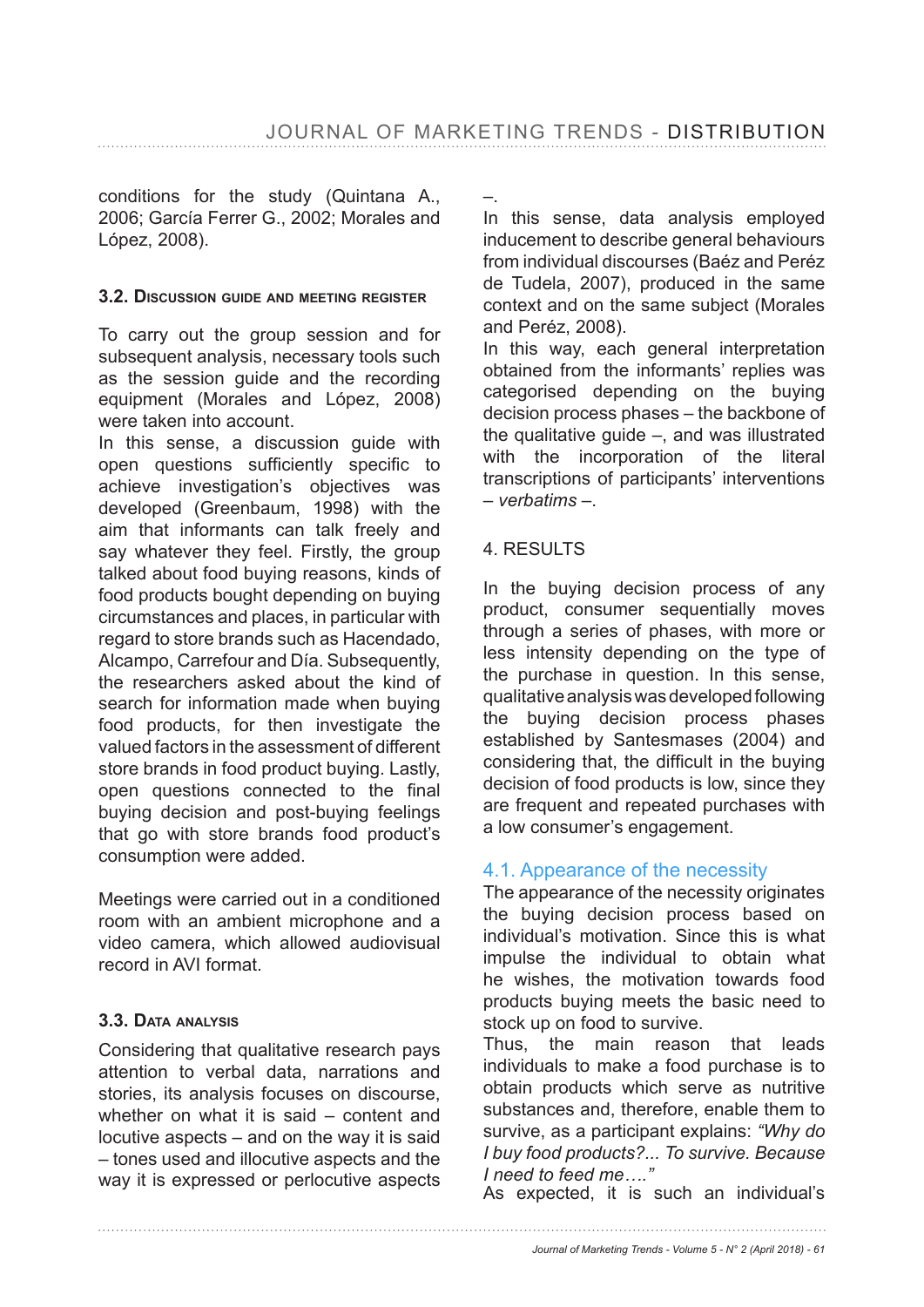motivation towards survival that food products purchase correspond with the physiological necessity of eating, as  $M$ aslow's necessities classification (1975). See the following literal speeches: *"you buy food because you have to eat. If you don't eat, you die"* and "*we feed ourselves to live. And for this reason we have to buy food."*

On the other hand, the fact that, nowadays, consumers cannot stocking up in-house production food has consequences on the necessity to go to a commercial establishment to buy such products. In this sense, informants state that, nowadays, it is impossible to provide food without going to a supermarket. This is reflected in the following discourse: "*If you haven't a vegetable garden, neither cows, nor hens… So?... Well, maybe people in the past could survive with what they had planted*  in the field... but this no longer exists. Now *everyone goes to the supermarket."*

In this sense, retail comes to be a fundamental point in the food buying process, being commercial distributor and the products he offers a decision-making factor in the process.

Furthermore, when buying food products, the individual has different psychological motivations depending on the circumstances he founds himself. Thereby, informants consider that the buying of certain food products depend on how they will be used. This matter can be a situational determinant, i.e., how, when and where a product will be used, bought or consumed, as the product's benefits can be perceived differently whether we are in one situation or another. Miller and Ginter  $(1979)$  demonstrated that the selection of the restaurant to go to eat largely depended on whether it was a weekday's meal or a family meal, varying the importance given to the attributes of each restaurant depending on the current situation.

In this sense, if food products are part of a meal with family or friends, or if it is a party or a celebration, consumers recognize that it is common to buy delicatessen products. See the following speech fragment: *"For everyday meal you buy standard products. Something different is when you celebrate an event or you invite someone to your home. For Christmas, New Year's Eve… dinners with friends… For that, you buy better and more special products… jabugo ham, sirloin, foie, seafood…."* This kind of motivation reflects, on one hand, esteem and social status priority for the individual (Maslow, 1975), who needs acceptance, esteem and appreciation, and, on the other hand, the necessity to buy selected food products, result of the situational determinant depending on how you will use such product.

# 4.2. Search for information

Once the need to purchase food products is raised, consumers initiate the second phase in the buying decision process: the search for information. This phase implies the collection by the consumer of external information regarding what he wishes to buy. This can be more or less deep or even inexistence, depending on the consumer's experience and level of the involvement in the purchase. In this sense, the lesser the implication in the purchase of the product, and the more routine it is, the lesser the search for external information is (Howard andy Sheth, 1969).

With regard to food products, consumers who usually do the shopping state that they do not previously search for information about the products they need, since they consider unnecessary to seek out information on ordinary products that they feel familiar with since they buy them frequently. However, it is not the same when they buy delicatessen products to be used in lunches or dinners with guests. In such cases, we have a purchase with a greater involvement and with a greater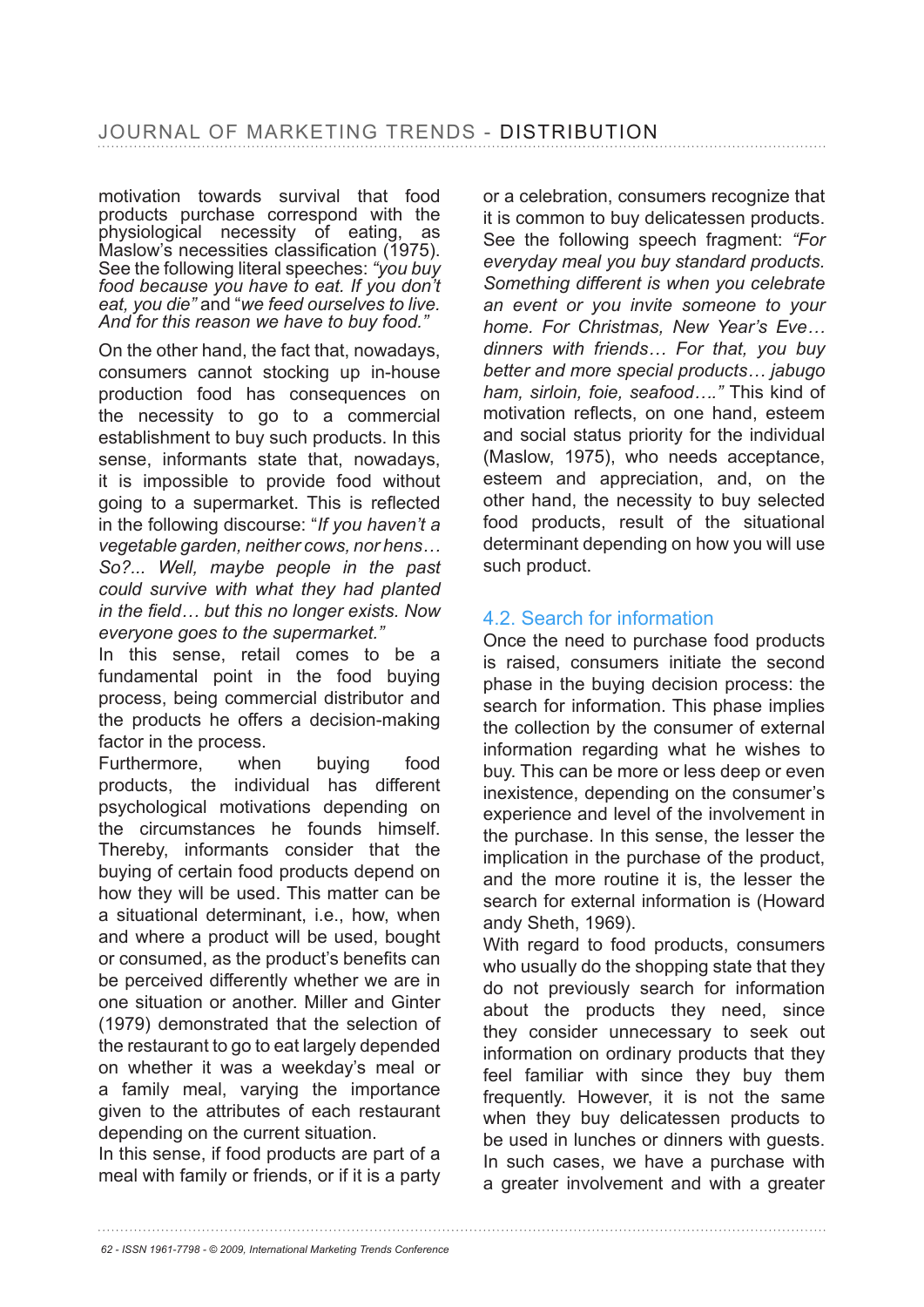risk perceived, both for the price destined for it and for the consumer´s emotional component. Therefore, it demands a more active and deeper search for information, which increases the lesser the consumer's buving experience is. This is reflected in the following speech: "when I first bought *Cascajares I investigated very much. As they are so expensive ready meals, I couldn't trust them. I got on the web, I looked for opinions on the Internet, I asked people I knew if they had tried… Finally, I saw it in the supermarket and I decided. Now I've been buying it for New Year's Eve for two years."* 

In this sense, consumers who search for information about delicatessen collect information about price, brand, raw material origin and, if they are ready meals (precooked or cooked) they gather information about the composition – ingredients used in their cooking –. This search is generally made through word of mouth or on the product manufacturer's web page, blogs or forums on food and cooking.

Even if consumers do not carry out an active information search about basic products' characteristics, the current economic context has meant that more sensitive to prices and promotions consumers, regardless of the product category, search for information about the price in the point of sale, as a consumer explains when he says: *"I pay attention to price, I won't lie. Nowadays you look at the price and make comparisons between supermarkets. I like to know where the cheapest one is and where more offers are made."* 

For its part, when it comes to buying green products or special foods, such as those targeted to infants or people with special physiological conditions – diabetics, coeliacs, etc. –, the search for information is intensified. The functional risk of buving a food product unfit for their nutritional needs increases its implication in the buying process, as Assael (1998) describes. Thus,

consumers search information about price and food composition, checking on the label if they are suitable for their special nutritional needs.

Finally, it is important to note that information on food products in the market, either SB products or MB products, is mainly obtained in the points of sale while buying, through word of mouth or advertising, as a consumer states: *"it is in the market where*  you find out. You're buying and you see if *there is a new product… Sometimes you didn't see it, but someone who has proved it tell you about … And also, there are others that appear on the TV."* 

# 4.3. Evaluation of alternatives

The evaluation of alternatives is a fundamental phase in which the consumer evaluates purchase options for a food product, either basic or selected, depending on the desired benefits, In this sense, despite the findings obtained on buying motivation for selected products, the present study have not been deepened on the following phases of the purchase process for such products, because they are not object of this analysis. When consumer has to buy any basic food product, regardless of the category, he spontaneously states that products evaluation depends on quality and price.

It can be said that price represents a fundamental utility for the consumer, who wishes a product with an attractive and economical price. When evaluation the price, consumer compares different brands, being these SB and MB, of same class products.

In this way, the consumer makes comparisons between products belonging to the same class and with the same price range, avoiding the comparison with gourmet products. This is reflected in the following speech: *"When you do the shopping you compare the prices of* 

*Journal of Marketing Trends - Volume 5 - N° 2 (April 2018) - 63*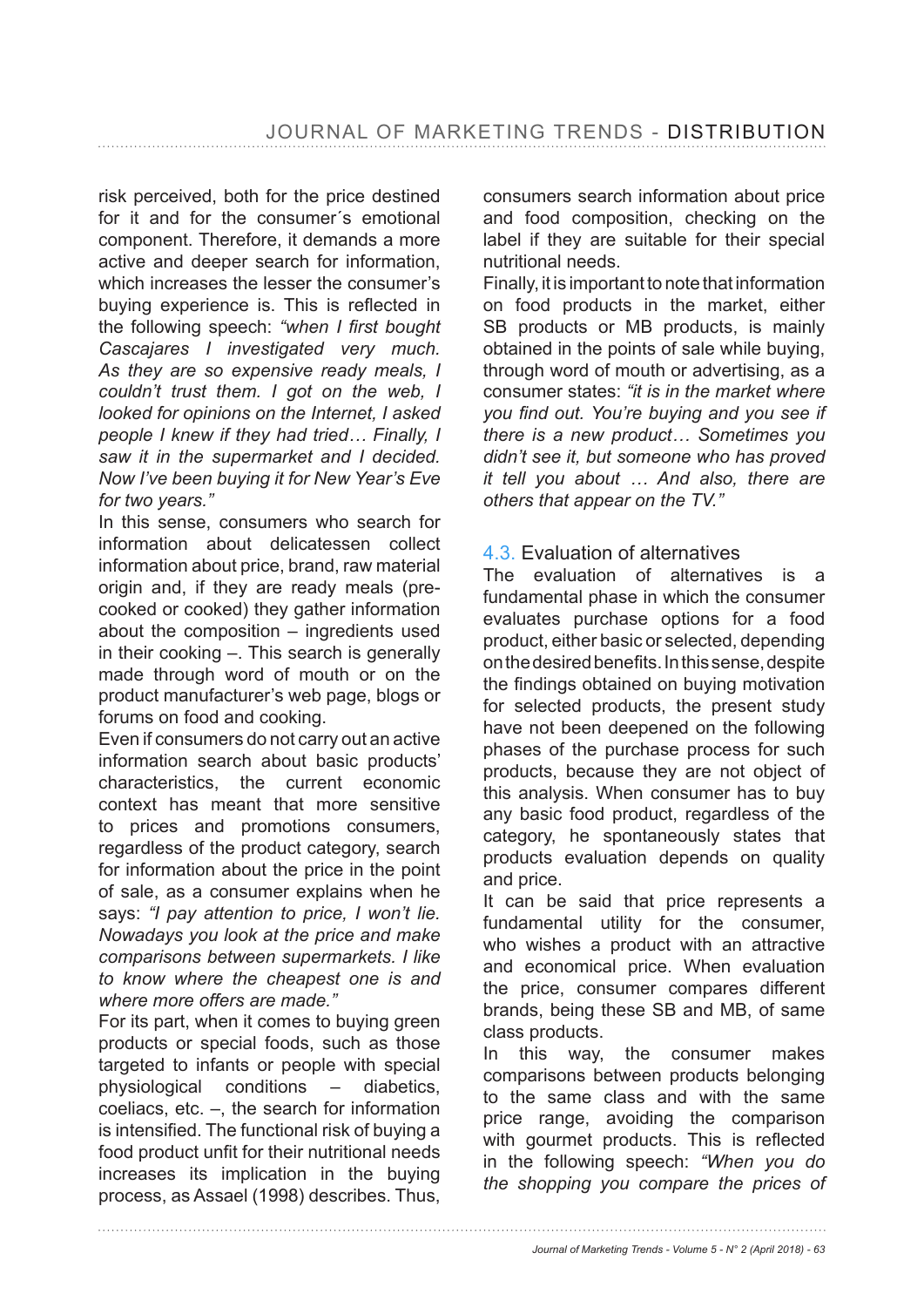*different brands. You pay attention to which is the cheapest one, which is on sale… Eventually, you observe the differences between one brand and another…."* 

In this sense, consumers state that SB products' prices are becoming increasingly similar, and differences neither in price nor in quality can be found, unlike what can be perceived when comparing MB and SB products, where price appears to be the distinctive attribute in favour of SB. This opinion is observed in the following speech: "*when comparing private labels there is not a big difference in the price. There is a bigger difference in quality; there are private labels with higher quality than others. However, between lifetime brands (leading brands) and private labels there is a price difference, the purchase will be*  significantly cheaper if you buy private *labels."* 

These findings are linked with the investigations carried out by Baltas (1997), Prendergast and Marr (1998), who see in more price sensitive consumers a greater propensity to buy SB products, as they are the cheapest price alternative compared to MB products.

Thus, price difference between MB and SB is perceived rather pronounced, especially for more price sensitive consumer, who value discount MB positively: *"I pay more attention to leader brands price, those that are not private labels. I look for discounts. When there is a two-for-one offer or a 70% discount in the second product, I buy them because they are generally much more expensive."* 

For its part, talking about quality and according to Steenkamp (1990), the perceived quality of a brand depends on some intrinsic attributes which cannot be modified without physically altering the product – taste, smell, composition, appearance and texture –, and others, extrinsic, which are not part of the physical product – price, design, brand or store image –. In this way, the perceived quality of a food product is the sum of the consumer's attitude and perception towards its intrinsic and extrinsic attributes, depending on situational and personal factors of the purchasing context.

In this sense, if we ask a consumer what he means by quality in a food product, he answers mentioning attributes, both intrinsic and extrinsic, as it can be seen hereafter: *"I mean that quality, of course, is when a product is good, tasty, looks good…*  if it is not so, bad. Also the brand influences *the evaluation. There are brands that you know they are good, these are betterquality brands. There are others unknown brands…, as some private labels that you see in the supermarket and, depending on how they look, you take a chance or not. When the packaging seems shabby, it gives the impression that it will be bad."* 

Thus, historically, trust placed in SB products has been better than that placed in MB ones, as Bellizzi et al. (1981), Hawes et al. (1982) and Cunningham et al. (1982) explain.

Nevertheless, although a quality food product is the one that "*is good, tasty and looks good"*, considering quality according to attributes such as taste, smell, texture and physical appearance, consumer also refer to the *"good or bad"* a brand is according to advertising or what they have *"heard"*. This is true, especially, when talking about SB products.

Thus, the more advertising a food brand makes, the greater the knowledge consumer has about it, and the greater brand prescription through "word of mouth" is, the bigger its reputation is.

This demonstrates, as Cunningham et al. (1982) show, that when comparing between MB products and SB products, the latter have been in inferior conditions regarding to packaging, advertising and brand awareness. However, currently, it seems that "word of mouth" has consequences on SB' reputation, positive or negative. In

*64 - ISSN 1961-7798 - © 2009, International Marketing Trends Conference*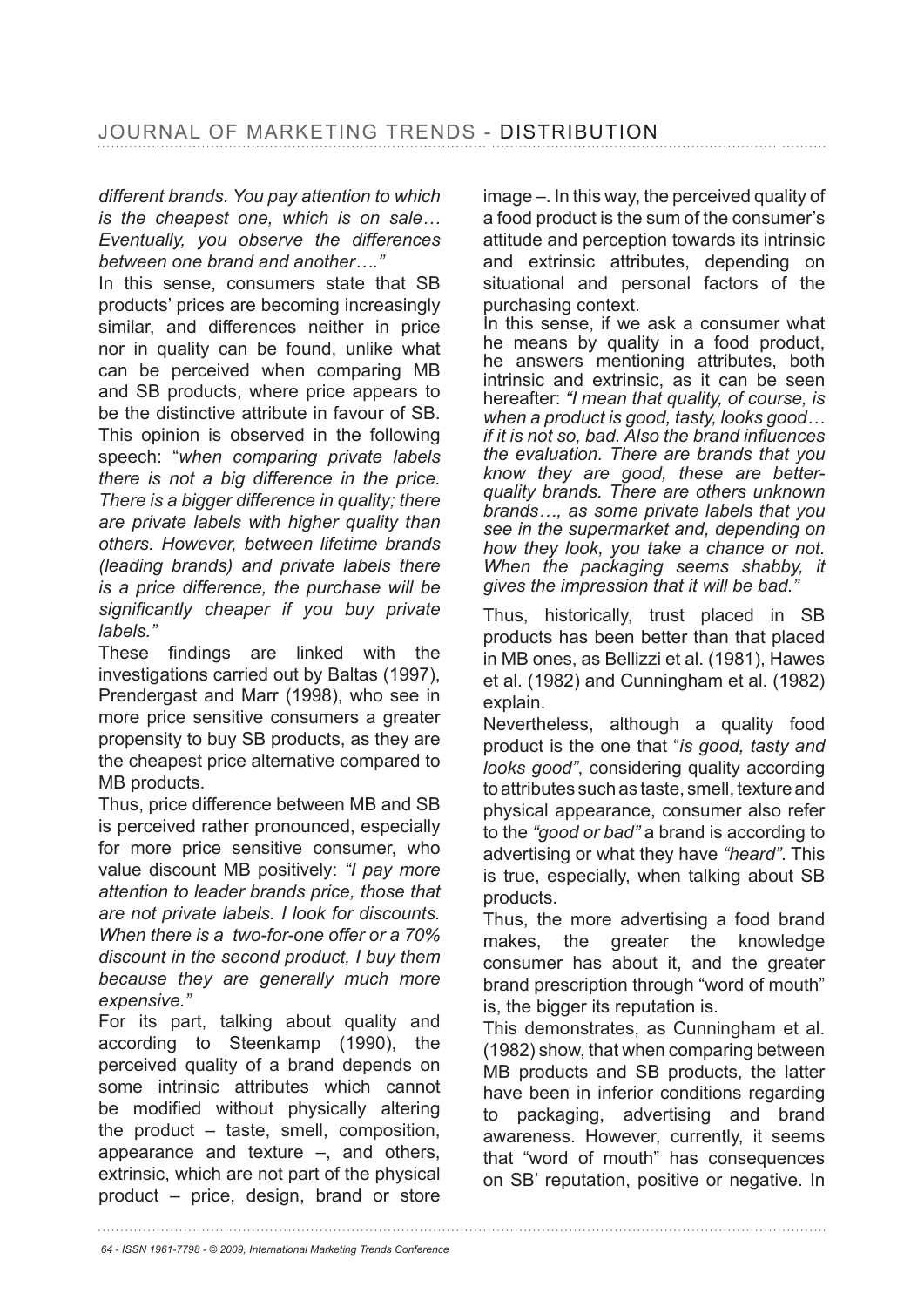this sense, see the following statement: *"if everyone speaks well of a brand is because it*´s *good. This is what happens with Hacendado*<sup>2</sup> *, everyone says it's the better private label. Whatever is Hacendado is good… It's a highly renowned brand."*

In that way, with a communication strategy based on public relations through events with potential customers, where products' promotion in client meetings is very common and mass media advertising is nothing usual, SB management achieve that reputation and brand notoriety have an impact on the perceived quality of their products.

Concerning the packaging, consumers perceive that SB products with more modern packaging design, with different colours, easy to open and with characteristics similar to those of MB products, have a higher quality than private labels with slight differentiation in packaging. This is evident by group consensus when affirming that: *"For me, Hacendado is better than Auchan*<sup>3</sup> *, has better quality…, products are more attractive and more modern designs… This brand take care of its image, their products look different…."*

Thus, it seems that SB' greater success depend on a product's better quality and a minor perceived quality difference when compare to MB (Hoch and Banerji, 1993; Batra and Sinha, 1999; Salvador et al., 2002; Glynn and Chen, 2009).

Furthermore, talking about quality, consumers argue that, in addition to the mentioned attributes, SB with a greater assortment have higher quality, since the product breadth and its depth are attributes that generate perceived quality. This is  $I$  reflected in the next discourse: "If I compare *Auchan and Mercadona products, actually, Mercadona ones seem to me better. Hacendado is better than Auchan, among* 

2 Hacendado: Mercadona insign's food products private label.

3 Auchan: Auchan group's private label, commercialised in Alcampo and Simply group's chains.

*other things, because Hacendado has it all. Mercadona focuses on his brand and that is why it has a wider variety. His brand is really good, because they focus on their brand; they only sell their own brands."* 

Based on the above, we can concluded that, when assessing SB food products' perceived quality, these are evaluating to the same quality criteria as MB products, in terms of taste, smell, appearance, brand and packaging. As exception criteria we can find price, not perceived as a differentiating element between SB products, and variety as a potential extrinsic quality attribute for SB products.

# 4.4. Purchase decision

After evaluating alternatives, consumer choice to buy a product or another, or not to buy it. When deciding whether to buy a SB product or a MB product, informants, consensually, recognise that the price factor is determining, being this more attractive for the former than the latter. This core idea was confirmed in the study carried out by Glynn and Chen (2009), that verifies that the larger price sensitivity and the lesser quality difference between SB and MB are, the greater the tendency to SB is.

In this sense, it can be said that perception towards price and towards product's quality are determinant factors in the purchase of a SB or a MB. However, concerning the purchase of different SB, the perceived quality of intrinsic and extrinsic attributes of the products is the factor that determines the purchase, since, as an informant states: *"price among private labels is very similar. Sometimes you buy ones and other times others... the fear of trying private labels has been lost."* Thus, the individual considers buying any option of SB, as long as sufficient quality of the product is perceived, price not coming into play.

However, as Shiffman and Lazar Kanuk (1997) state, sometimes, perceived quality is exclusively based on product's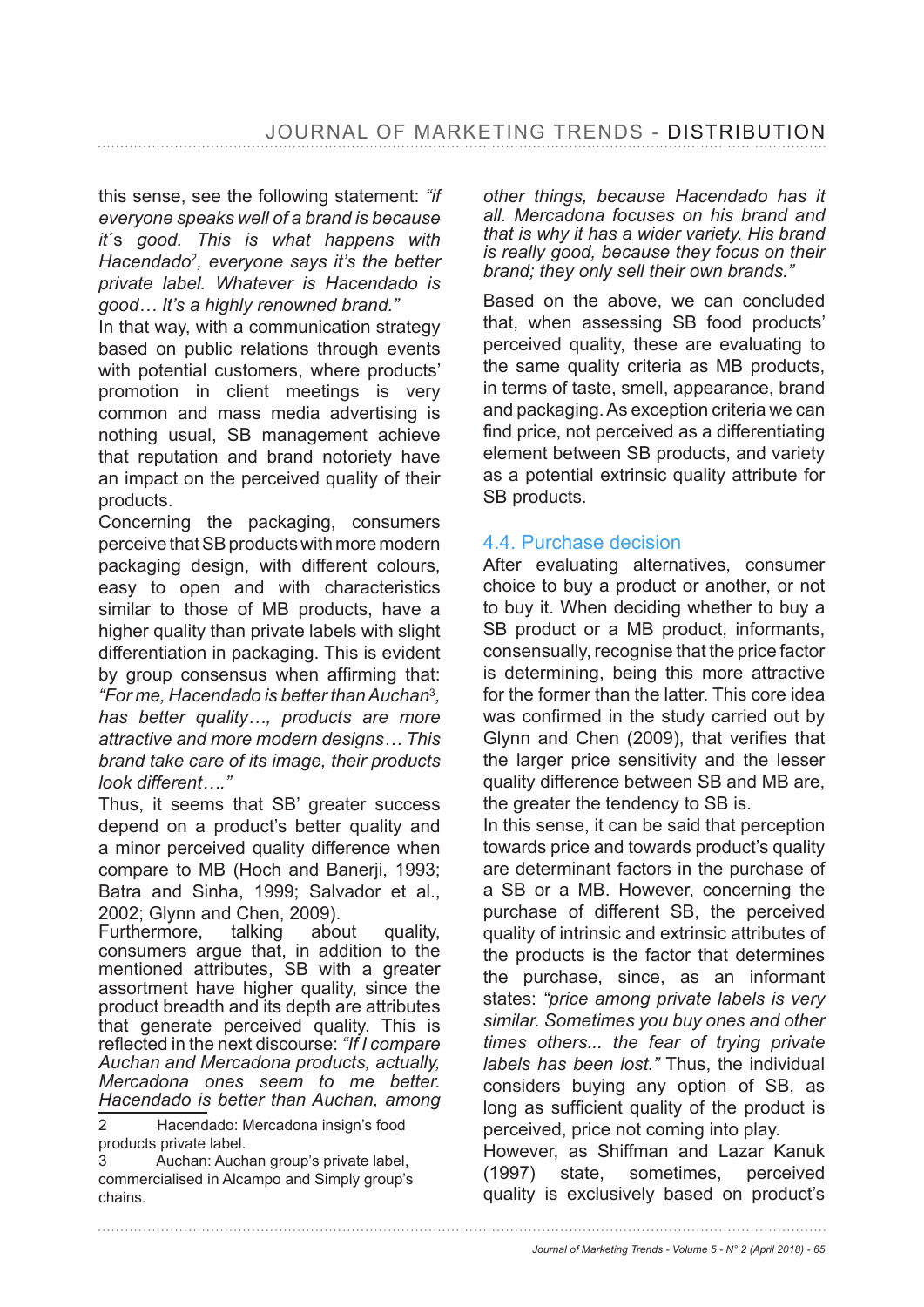extrinsic stimulus, as it is impossible to assess product's intrinsic factors during the purchase. It is in these cases when consumer assesses perceived quality according to attributes such as packaging, variety, brand reputation, and the good or bad he thinks the product is.

For its part, it must be noted that there are other variables such as food use situation or the context surrounding this use, which determine the purchase of a product or another, as an informant states: *"for everyday use you buy standard products. But, other times, you buy label and more expensive products (MB). Depending on if you have a whim for something in particular. If I buy chocolate, I buy Lindt… but for making pastry, I don't care, I buy private labels and they are just as good. It's like when you have dinner guests. In this case, when you buy beer, chips and other stuff, you buy branded ones (MB)."*  Consumption context (Miller and Ginter, 1979), in this case everyday use or special situation use, seems to be a determinant factor in the purchase of a MB product or a SB one.

In conclusion, in the absence of situational determinants, the main driver to choice a SB or a MB product is the perception of a similar quality between them, added to an attitude of rejection towards the higher prices of MB products compared to private labels; whereas the buying decision between different SB is exclusively determined by the perceived quality. Thus, quality perception depends on packaging, brand reputation, variety of the assortment and *"the good or bad you think it is",* i.e., the food product's perceived sensory quality.

# 4.6. Post-purchase feelings

Once you purchased the product, postpurchase feelings arise, and these may be positive or negative depending on the consumer´s satisfaction or dissatisfaction.

Rao and Monroe (1988) demonstrated that experience provided information and knowledge on the product, so that consumers used it to assess its quality.

For the consumers who buy SB, its sensory quality determines their post-purchase feelings, being satisfactory when the product is value positively in relation with its taste.

In this sense, consumers recognise that the satisfaction when using and trying the product has a direct impact on the repeat purchase behaviour. On the contrary, if when trying the product the taste is not value positively, an attitude of rejection towards such product arises, feeding back into a non-repetition purchase. See the following speech: *"I'm clear, if I try a private label product and I don't like it, I won't buy it anymore. I buy products I like. That happens to me with Carrefour, I absolutely don't like Carrefour's gazpacho. When I wish gazpacho, I have two options, not to buy gazpacho this day or go to Alcampo, since Auchan's gazpacho is the one I like the most."* 

With regard to post-purchase feelings, it seems that these affect the attitude towards SB' perceived quality, in the sense that the more positive sensory experiences a consumer has with a specific SB food product, the more positive his attitude towards such brand is, and vice versa. This is reflected in the following speech: *"Originally, I bought everything at Mercadona and one day I went to* Día*, just to try…. There are things in* Día *I don't like, as in Mercadona. But Día's yoghurts and dairy products are great… now I buy at* Día *and at Mercadona, in my opinion both have a good private label."*

For its part, this also means that consumers' perception towards SB and MB products' quality is increasingly similar, arguing that the taste and aspect of higher quality SB are very similar to those of MB.

For his reason, consumers that are more

*66 - ISSN 1961-7798 - © 2009, International Marketing Trends Conference*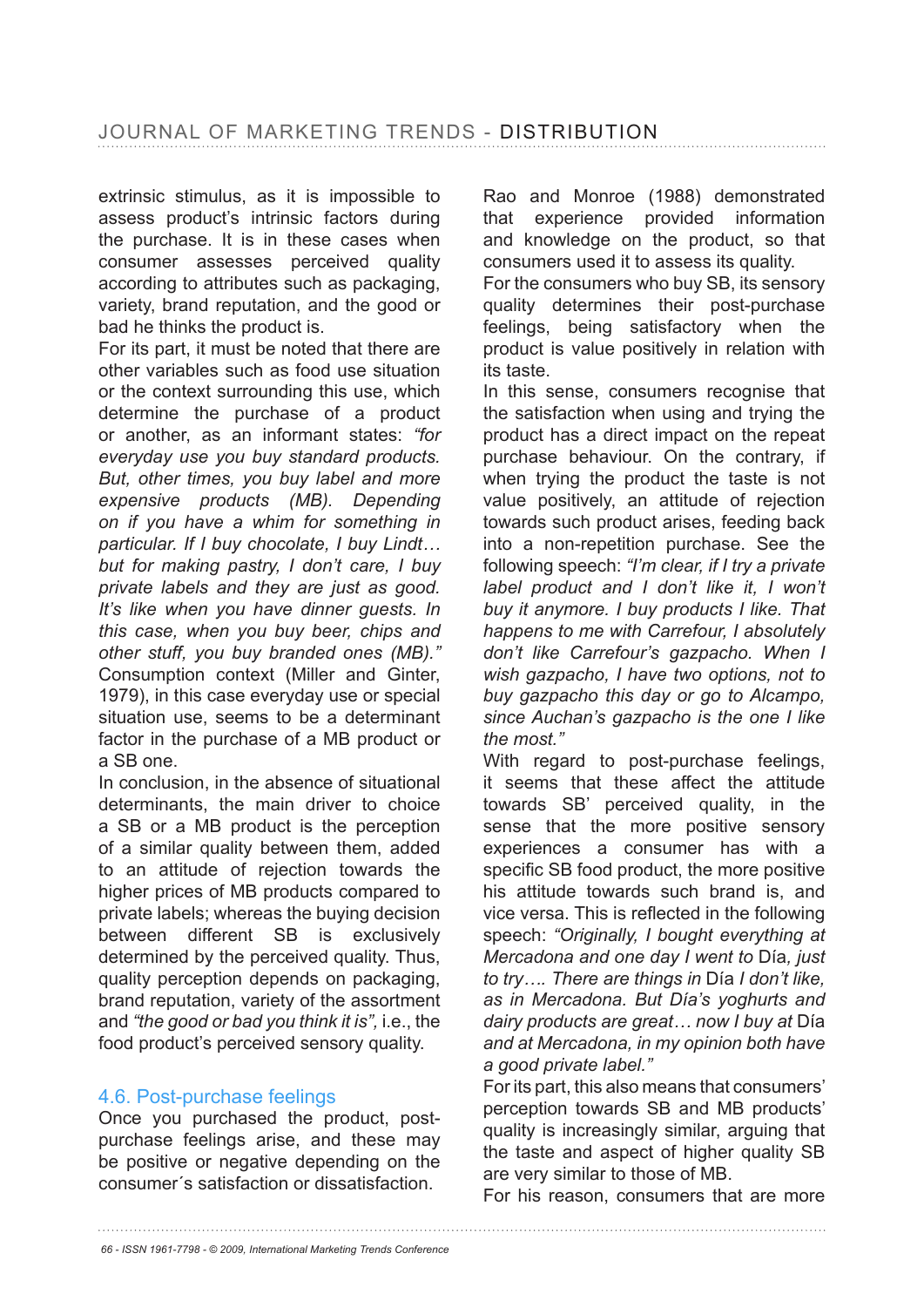likely to buy SB seem to be those with a higher level of experience, who, according to Dick et al. (1995), use it to understand that SB have a higher quality one might expect in the absence of purchase experience.

In short, it seems that with a greater purchase experience for a specific SB, the assessment given to its products' quality is higher and, thus, the propensity to repeat the purchase is greater.

#### 5. CONCLUSION

Even though SB are considered to be the most viable economical alternative, as Pons (2009) states, this is not the determinant factor on its own. For the sample consulted, use or consumption context affects the decision to buy between SB´s and MB´s.

Given such distinction, it can be said that the lower the implication and the more routine the product's purchase, the lower the external information search about the product is done. However, the higher the implication depending on use or consumption contexts, so that a higher perceived risk exists, the information search is more active and deep, raising the lower the consumer's buying experience is. In this sense, information about price, brand and, elaboration and composition, in the case of prepared food, is collected.

In the comparison between SB and MB products, price is compared, whereas the comparison between different SB labels is not so much based on price as on the other perceived quality attributes.

In this line, when comparing products of different SB, brands with a wider product assortment are perceived of higher quality, since breadth and depth are attributes that generates perceived quality. Likewise, the more modern and attractive the SB products' packaging, the higher the perceived quality is, moving away from other private labels which are perceived of low quality, due to their lack of differentiation.

In addition to the above, it must be said that the reputation of a MB product is strongly influenced by the advertising carried out by the brand, which is not the case for SB, which base their communication strategies on different public relations tools. Thus, advertising of their products through customer meetings is a regular action, promoting a word of mouth effect which causes a better reputation for the brand, what decisively influence the perceived quality of their products.

Therefore, it can be stated that, when evaluating food products' perceived quality, SB and MB are evaluated under the same criteria – taste, appearance, packaging and brand reputation –, except for the price, which is not perceived as a distinctive element between SB products, and for the assortment as a potential SB products' extrinsic quality attribute.

As a result, it can be concluded that price perception and product's quality perception are decisive factors whether to by a SB or a MB. However, with regard to the buying of different SB, it is the perceived quality of product's intrinsic and extrinsic attributes what determines the purchase.

In conclusion, in the absence of situational determinants, the decisive aspect to buy either SB or MB products is the attitude of rejection towards MB products' higher price compared to SB and the perception of an increasingly similar quality between them. Deduction aligned with the demonstration carried out by Tran et al. (2014) that the greater the difference perceived between SB and MB, the lower the intention to buy a SB is.

For its part, the decision to buy either a SB or another is exclusively determined by the perceived quality, which depends on packaging, brand reputation, assortment and perceived sensory quality for the food product into question.

In this sense, post-purchasing feelings have an impact on food products' quality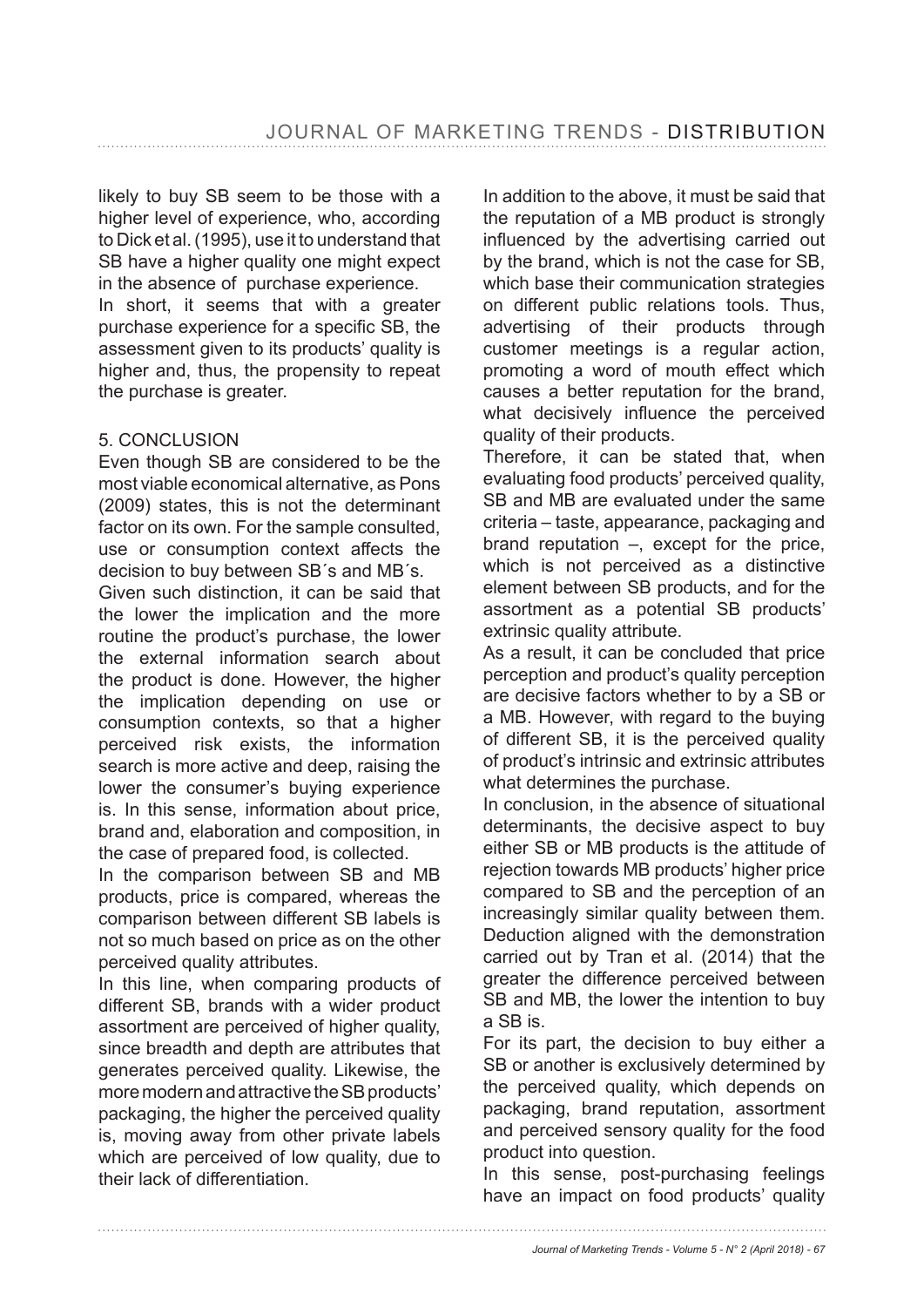perception, especially on SB, so that the real experience with the product affects SB quality assessment.

# 6. FUTURE RESEARCH LINES

This analysis allowed us to identify product's intrinsic and extrinsic attributes – packaging, assortment and taste – as variables that affect SB products' buying decision process. Thus, a future line of research may deal with the study of the importance of these attributes when assessing different store brands, in order to find out if, indeed, attributes that define perceived quality have the same weight when different store brands are assessed or the importance varies depending on the brand in question.

For its part, and in accordance with the investigation carried out by Vahie and Paswan (2006), who demonstrates that store atmosphere affects the store brands' perceived quality, it could be very interesting to demonstrate how the store´s own characteristics, especially breadth and depth, may be involved in the SB' perceived quality.

#### 7. IMPLICATIONS FOR BUSINESS MANAGEMENT

It should be said that, since quality assessment of the various SB submits to criteria related to product's intrinsic and extrinsic attributes, and not to price, distributors should bear in mind that, when they are managing their brands, differentiation through packaging, product assortment and brand reputation are decisive aspects to become more competitive.

Likewise, this study allowed us to learn that a positive sensory experience with a food product has a positive effect on the perceived quality of the SB that sells it, so that the SB products sampling in the store itself is a useful tool to increase SB' purchase repetition and, therefore, fidelity towards the distributor brand.

# 8. BIBLIOGRAPHIC REFERENCES

ASSAEL, H. (1998). Consumer Behaviour and Marketing Action. *International Thomson Publishing*. ISBN: 0-538-86770-1.

AILAWADI, K.L., NESLIN, S.A., GEDENK, K. (2001),"Pursuing the value-conscious consumer: store brand vs. national brand promotions", *Journal of Marketing*, Vol. 65, 71-89.

BÁEZ Y PÉREZ DE TUDELA, J. (2007). Investigación cualitativa. Editorial ESIC. ISBN: 978-84-7356-483-0.

BALTAS, G. (1997). "Determinants of store brand choice: a behavioural analysis", Journal of Product & Brand Management. Vol. 6, num. 5, pp. 315-324.

BATRA, R. and SINHA, I. (1999), "Consumer-level factors moderating the success of private label brands", *Journal of Retailing*, Vol. 76, No. 2, pp. 175-91.

BERISTAIN, JJ. (2010). "Relación entre antecedentes y componentes del valor de las marcas de distribuidor", *Revista Española de Investigación de Marketing ESIC.* Vol. 15, pp. 97-126.

BELLIZZI, J., KRUECKEBERG, H., HAMILTON, J. & MARTIN, W., (1981). Consumer

Perceptions of National Private and Generic Brands. Journal of Retailing, 57, 4, 56-70.

CUNNINGHAM, I.C.M., HARDY, A.P. & IMPERIA, G. (1982), "Generic brands versus national brands and store brands", Journal of Advertising Research, Vol. 22 No. 5, pp. 25-32.

DHAR, S. y HOCH, S.J. (1997): "Why store brand penetration varies by retailer?" *Marketing Science*, vol. 16, num. 3, pp. 208-227.

DICK, A., JAIN, A. & RICHARDSON, P. (1995). "Correlates of store brand proneness: some empirical observations",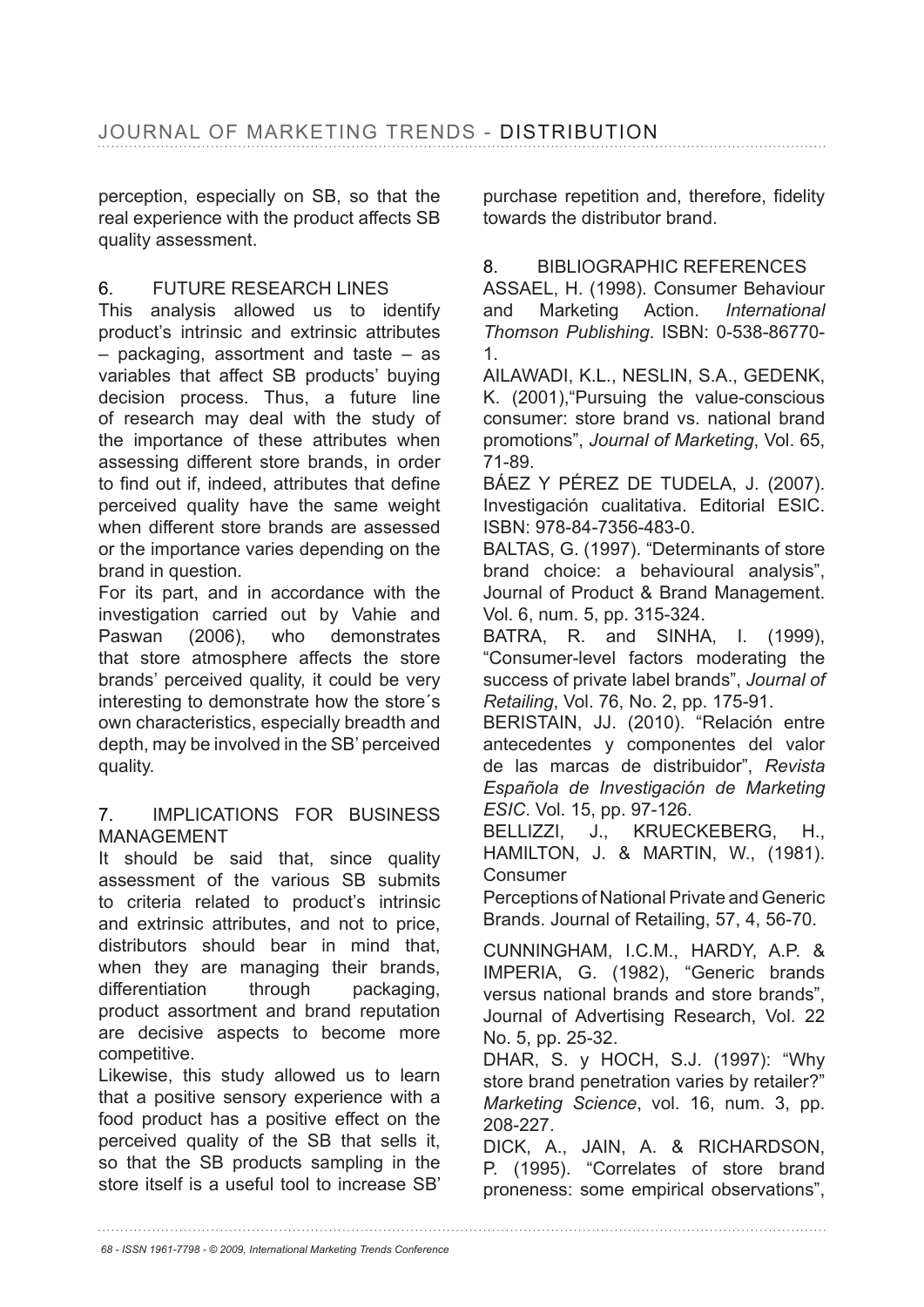*The Journal of Product & Brand Management,* vol. 4, n. 4, pp. 15-22.

FERN, E.F. (1982): "The use of focus groups for idea generation: The effects of group size, and moderator on response quantity and quality", *Journal of Marketing Research*, Vol. 19. GARRETSON, J.A., FISHER, D., BURTON, S. (2002). "Antecedents of private label attitude and national brand promotion attitude: similarities and differences", J*ournal of Retailing*, num.78, pp. 91-99.

GLYNN, M.S., CHEN, S. (2009). "Consumer-factors moderating private label brand success: further empirical results", *International Journal of Retail & Distribution Management. Vol. 37 No. 11,* pp. 896-914.

HAWES, J.M., HUTCHENS, S.P., THANOPOULOS, J. (1982). "Quality and value perceptions of Arkansas consumers for national, private, and generic brand grocery products". *Ark Bus Econ*; 15 (2):4- 10

HERSTEIN, R., TIFFERET, S. (2007). "An investigation of the new generic consumer", *Journal of Consumer Marketing*.Vol. 24/3, pp.133–141.

HOCH, S., BANERJI, S. (1993), "When do private labels succeed?", Sloan *Management Review*, Vol. 34 No. 4, pp.  $57-67.$ 

LOUDON D.L. & DELLA BITTA A.J. (1979). Consumer behaviour. Concepts and applications. McGraw-Hill, series in marketing. ISBN: 0-07-038753-2.

LLOPIS, R. (2004). Grupos de discusión. Editorial ESIC. ISBN: 84-7356-373-5.

MANZUR, E., OLAVARRIETA, S., FARÍAS, P., URIBE, R. (2009). "Store brand and national brand promotion attitudes antecedents", *Journal of Business Research*, 64, 286–291.

MARTÍNEZ, E. y MONTANER,T. (2008)."Characterisation of Spanish store brand consumers", *International Journal of*  *Retail & Distribution Management*. Vol. 36, 6. (477-493).

MERTON, R. K., FISKE, M., KENDALL, P. L. (1990). The focused interview: A manual of problems and procedures (2nd ed.). New York: Free Press.

MILLER, K.E., GINTER, J.L. (1979). "An Investigation of Situational Variation in Brand Choice Behavior and Attitude", *Journal of Marketing Research*. Vol. XVI, pp. 111-23. MORALES, A.V., LÓPEZ, W. (2008). "Investigación cualitativa y psicología del consumidor: alternativas de aplicación", *Avances en psicología latinoamericana*. Vol. 62(2), pp. 290-303. PONS PRAT DE PADUA, J. M. (2009). "Marcas de fabricante y marcas de distribuidor: Algunas claves para entender la pugna". *Colección Mediterráneo Económico*, n.o 15.

PRENDERGAST, G.P., MARR, N.E. (1997). "Perceptions of generic products: a macro and micro view", *Journal of Product & Brand Management*, vol 6, No. 2, pp. 93- 108.

PUELLES, J.A., PUELLES, M., (2011) "Las marcas de distribuidor y las crisis económicas. Comportamientos y retos de futuro", *ICADE, Revista cuatrimestral de las Facultades de Derecho y Ciencias Económicas y Empresariales.* Nº83-84. 50 aniversario ICADE, 2011. QUINTANA, A., MONTGOMERY, W. (2006). "Metodología de Investigación Científica Cualitativa", *Psicología: tópicos de actualidad*. UNMSM.

RAO, A.R., MONROE, K. (1988), "The moderating effect of prior knowledge in cue utilization in product evaluations", *Journal of Consumer Research*, Vol. 15 No. 2, pp. 253-64.

RICHARDSON, P.S., DICK, A., JAIN, A.K. (1994). "Extrensic and intrinsic cue effects on perceptions of store brand equity", *Journal of Marketing,* Vol. 58, Nº. 4, pp. 28- 36.